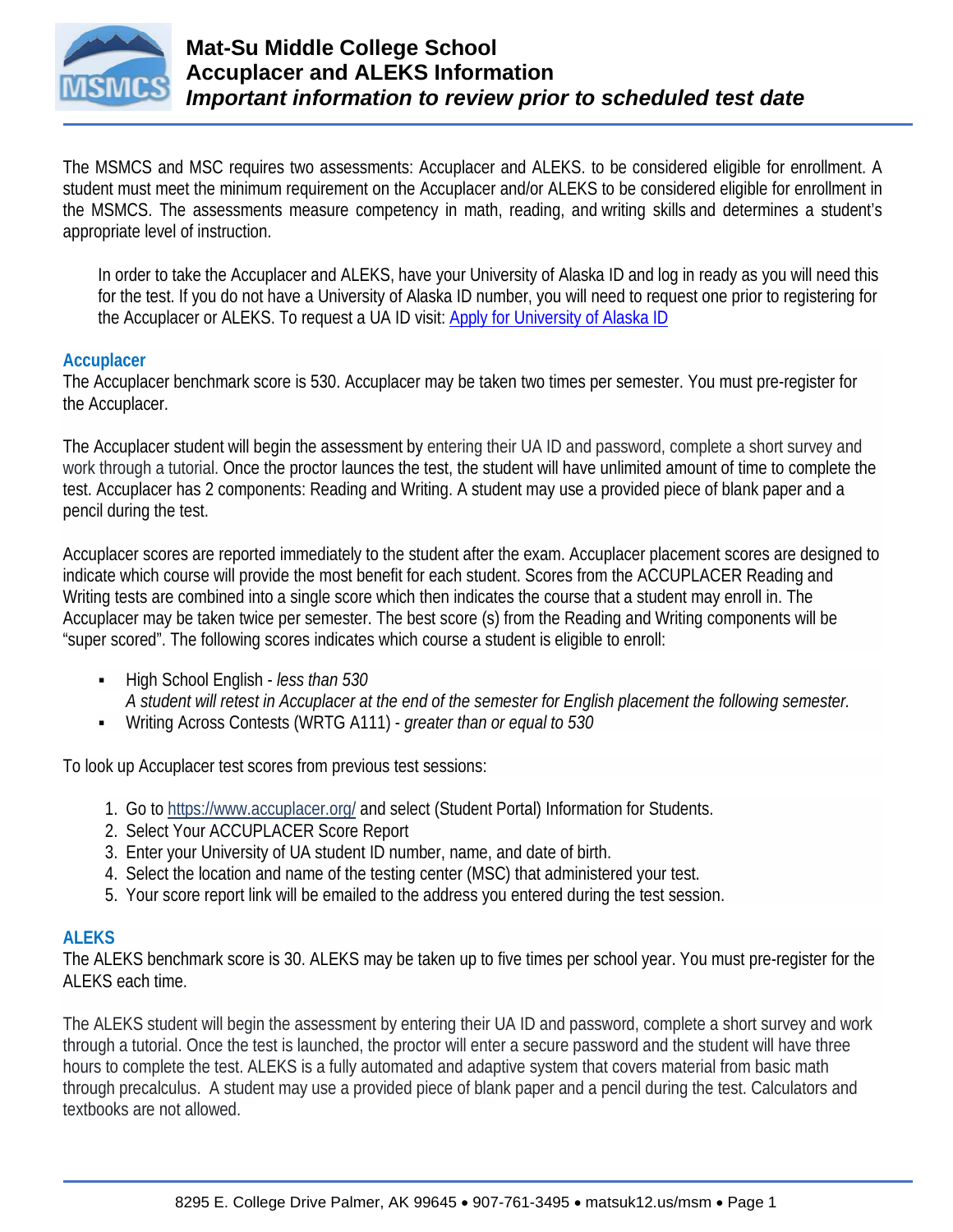

### **Specifics about ALEKS:**

- At the beginning of the Math Placement Test, you will go through a brief tutorial.
- You will be shown how to enter different types of answers, how to use the ALEKS calculator, and how to graph something by hand.
- Do not use a textbook or calculator the assessment has a built-in calculator which is available on certain questions.
- Enter your answers carefully. *Once you submit your response to a question, you cannot return to that question to change the answer*.
- Select "I don't know" only if you have no idea how to work a problem. If you select "I don't know" repeatedly, it will lower your score on the assessment.
- Solve all problems on the ALEKS without assistance. Do not use any books or online resources or ask for assistance from any other person.
- If your computer locks up or freezes during the middle of the assessment, refresh the page in your browser. If that does not work, close your browser and log back in. The work you have already submitted will be saved and the assessment will pick up at the point you left off.
- Once you begin the placement test you must complete it within 3 hours, or you will have to start over.
- ALEKS scores are reported immediately to the student after the exam. The following scores indicates which course a student is eligible to enroll:
	- High School Math *less than 30 A student will retest in ALEX at the end of the semester for math placement the following semester*
	- College Math *greater than or equal to 30*

After the assessment, a targeted Prep and Learning Module is available for review and incudes learning materials to improve placement and eventual course outcomes. Between each ALEKS assessment attempt, a student must complete a ALEKS tutorial tailored specifically to the student after the assessment. You have the opportunity to re-test up to four times per school year.

#### **Accuplacer Test Prep**

- <https://collegereadiness.collegeboard.org/sat/practice/full-length-practice-tests>
- [APEX Accuplacer Study Guide](https://www.matsuk12.us/cms/lib/AK01000953/Centricity/Domain/6915/Accuplacer%20Study%20Guide%20Flyer.pdf)

### **ALEKS Test Prep**

- [varsitytutors.com/practice-tests](https://www.varsitytutors.com/practice-tests)
- [101science.com/math.htm](http://101science.com/math.htm)
- [khanacademy.org](https://www.khanacademy.org/)
- [mathhelp.com/math-test-prep/](https://www.mathhelp.com/math-test-prep/)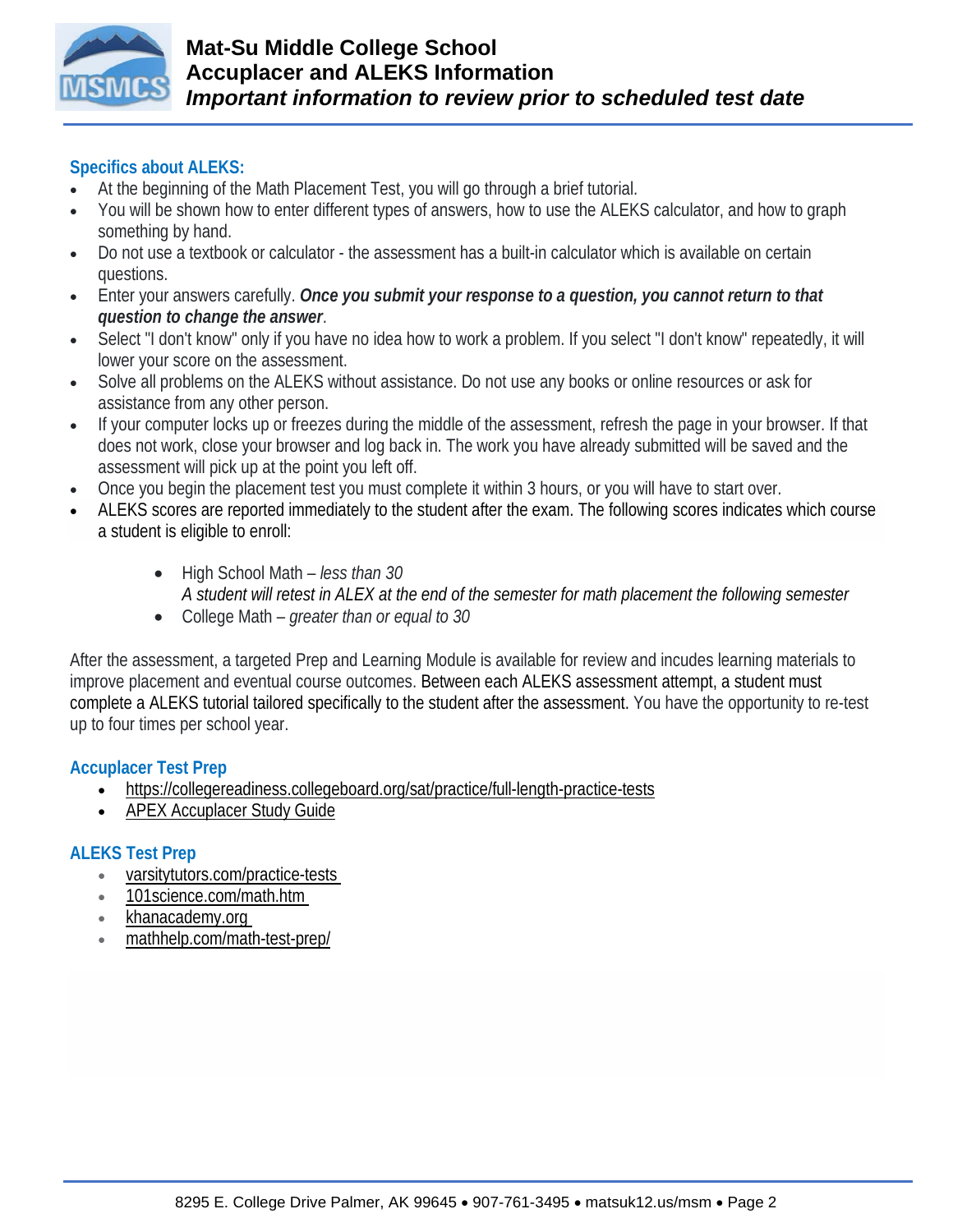

# **Tips for taking ACCUPLACER and/or ALEKS Placement Tests**

- 1. Relax! This is not a pass or fail test. ACCUPLACER and ALEKS was designed to help students succeed in college. Test scores help students and advisors identify academic strengths and weaknesses and determine which courses will most likely help students succeed.
- 2. Get a good night's sleep, eat a nutritious meal or snack and arrive at FSM 104 a few minutes early. These strategies can help examinees concentrate and gather their thoughts before testing.
- 3. Pay careful attention to directions on each section of the test.
- 4. Answer each question. ACCUPLACER and ALEKS is an adaptive test, which means that questions are chosen on the basis of each examinee's answers to previous questions. You may change the answer on a particular question before moving ahead to another question, but you will not be able to return to a previous question. It is better to guess than to leave a question unanswered.
- 5. Eliminate one or more of the choices on difficult questions. This reduces the chance of choosing a wrong answer.

# **Day of the Accuplacer and/or ALEKS Placement Tests**

- 1. The Accuplacer and ALEKS will be held in-person on the Mat-Su College Campus in Classroom FSM 104. **SEE**  MAP **-** Look for the STAR  $\frac{1}{2}$  DO NOT GO TO THE MSC TESTING CENTER unless previous arrangements have been made with the MSMCS.
- 2. Enter through the Mat-Su College main campus doors and turn left. First classroom on your left.
- 3. If in the event the MSBSD cancels school district wide, the Accuplacer and ALEKS will be canceled and rescheduled.
- 4. Plan to arrive at the test session a few minutes early.
- 5. You will be asked to show a photo ID (school issued or government)
- 6. Currently, UA policy requires all students to wear a mask.
- 7. Personal belongings must be moved out of reach of the testing area.
- 8. You will be asked to enter contact information (such as mailing address, phone number, and email) and to answer questions regarding your educational goals. This information is entered in the university database and is used by the advisors to help you choose the best courses.
- 9. The average time for the tests is about an hour and a half; however, times for individual testers can vary greatly.

If you should have any questions, please call or email: [mary.brothers@matsuk12.us](mailto:mary.brothers@matsuk12.us) or 907.761.3495